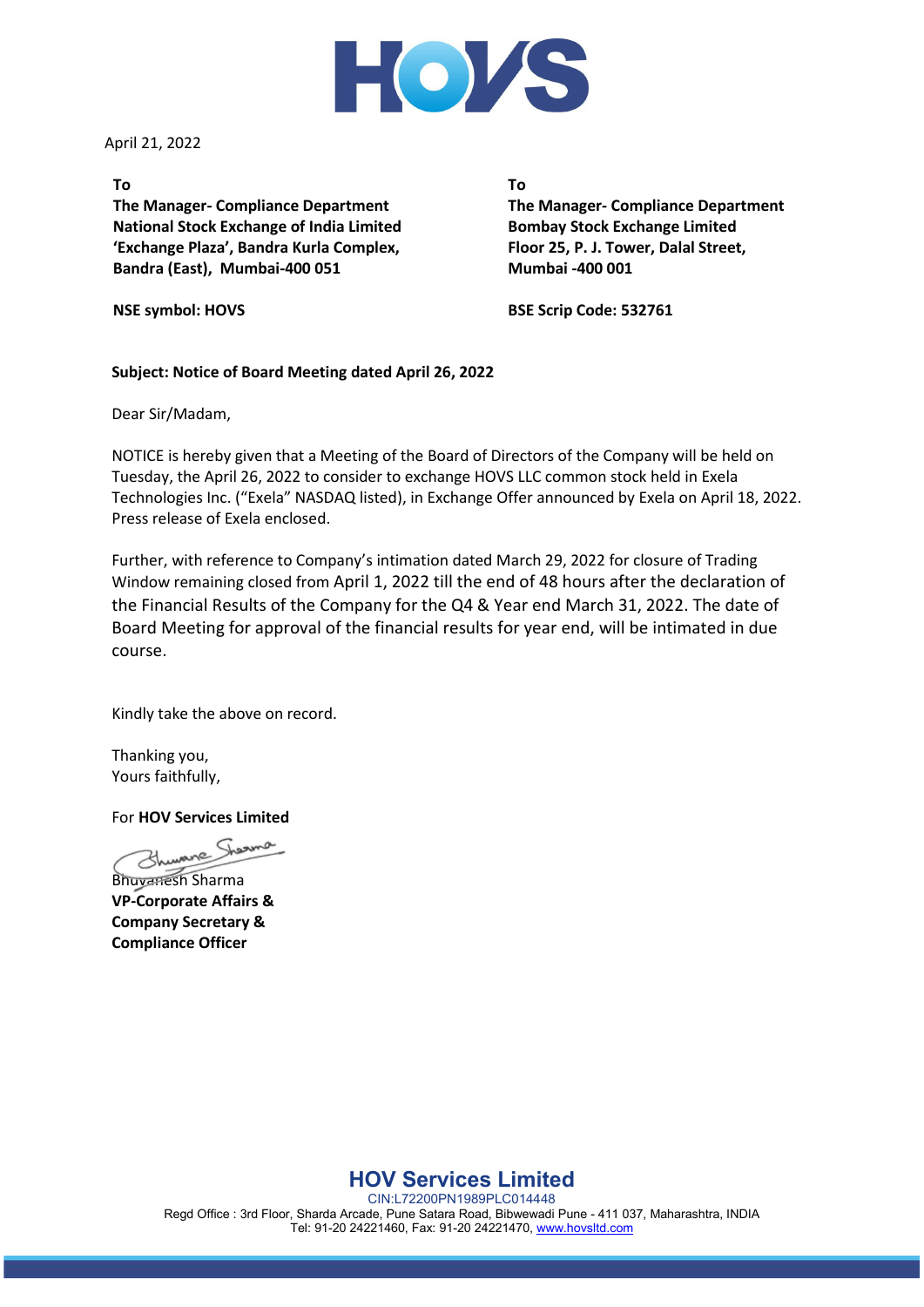# exela **TECHNOLOGIES**

## **Exela Technologies Announces Share Buyback of up to 100 Million Shares of Common Stock at \$1.25 per Share Through Exchange Offer for New Class of Preferred Stock**

April 18, 2022

- Shareholders can exchange blocks of 20 shares of common stock into a \$25 liquidation preference, 6% cumulative dividend, voting, convertible preferred stock
- \$25 liquidation preference represents a 257% premium to the closing share price of \$0.35 on April 15, 2022 on a per share of common stock equivalent basis
- Shares tendered will be retired, reducing share count by approximately 20.6%
- Holders of Series B Preferred Stock will also be entitled to exchange their shares for an equivalent number of shares of the new class of preferred stock plus a cash payment equal to accrued but unpaid dividends
- For record holders of stock the expiration time of the offer is 11:59 p.m. on May 16, 2022.
- Shareholders who hold their stock through a broker or other nominee will likely have an earlier deadline by which they must instruct their broker or nominee to tender. Each broker and nominee is different and shareholders must follow the applicable requirements and deadlines of their broker or nominee.

IRVING, Texas, April 18, 2022 (GLOBE NEWSWIRE) -- Exela Technologies, Inc. ("Exela" or the "Company") (NASDAQ: XELA), announced today that it has commenced an offer (the "Offer") to holders of Exela's outstanding shares of common stock (the "Common Stock"), to exchange up to 100,000,000 shares of Common Stock for up to \$125,000,000 aggregate liquidation preference of its 6.00% Series B1 Cumulative Convertible Perpetual Preferred Stock ("Series B1 Preferred Stock"), with each 20 shares of Common Stock being exchangeable in the Offer for one share of Series B1 Preferred Stock having a liquidation preference of \$25.00 per share of Series B1 Preferred Stock (an effective price of \$1.25 per share of Common Stock). Exela is also offering to exchange all of the outstanding 6.00% Series B Cumulative Convertible Perpetual Preferred Stock ("Series B Preferred Stock") for Series B1 Preferred Stock, with each share of Series B Preferred Stock being exchangeable in the Offer for one share of Series B1 Preferred Stock and an amount in cash equal to the accrued but unpaid dividends on the Series B Preferred Stock through the date of issue of the Series B1 Preferred Stock.

If Common Stock or Series B Preferred Stock tendered is freely tradable, the Series B1 Preferred Stock received in the exchange will be freely tradable. If the Common Stock or Series B Preferred Stock tendered in the exchange is restricted, the Series B1 Preferred Stock will be restricted to the same degree. The Offer is being made pursuant to the terms and subject to the conditions set forth in the Offer to Exchange dated April 18, 2022, as may be amended or supplemented in accordance with the terms thereof.

Holders of Common Stock who validly tender on or prior to 11:59 p.m., New York City time, on May 16, 2022 (unless extended, the "Expiration Date"), will receive for each 20 shares of Common Stock tendered, one share of Series B1 Preferred Stock with a liquidation preference of \$25.00. The maximum number of shares of Common Stock that may be exchanged into Series B1 Preferred Stock in the Common Stock Offer is 100,000,000. If the number of shares of Common Stock designated by all tendering holders of shares of Common Stock making valid tender exceeds 100,000,000, then all tenders will be accepted on a pro rata basis such that the aggregate liquidation preference of Series B1 Preferred Stock issued in exchange for Common Stock does not exceed \$125,000,000. Holders of Common Stock who validly tender on or prior to the Expiration Date (unless extended), will receive for each share of Series B Preferred Stock tendered, one share of Series B1 Preferred Stock, plus a cash payment equal to accrued but unpaid dividends on the Series B Preferred Stock through the date of issue of the Series B1 Preferred Stock. There is no maximum size of the Preferred Stock Offer and Exela will accept all shares of Series B Preferred Stock validly tendered for exchange pursuant to the Preferred Stock Offer.

Shareholders who hold their shares through a brokerage firm (e.g., Schwab, TD Ameritrade, Fidelity, Robinhood, etc.), should contact their brokerage firm and follow the brokerage firm's procedures for instructing the broker to tender shares of Common Stock. Because it may take some time for the broker to process instructions, shareholders should contact their broker far enough in advance of the Expiration Date to enable the broker to timely follow the tender instructions and ensure they meet any earlier deadlines set by their broker.

Consummation of the Offer is subject to the satisfaction or waiver of certain conditions; however, there is no minimum number of shares of Common Stock that must be tendered in the Offer. Exela reserves the right, in its sole discretion, to waive or modify any one or more of the conditions to the Offer.

The terms of the Series B1 Preferred Stock will be substantially the same as the terms of the Series B Preferred Stock, except that on all matters submitted to a vote of the stockholders of the Company, the holders of Series B1 Preferred Stock will vote with the Common Stock as a single class, the Company will have the option to pay dividends on the Series B1 Preferred Stock by issuing shares of Common Stock valued at the Five-Day VWAP as of the second business day prior to the applicable dividend payment date, and the Series B1 Preferred Stock will rank senior to the Series B Preferred Stock upon liquidation and in the right to receive dividends. Each share of Series B1 Preferred Stock will have a number of votes equal to the whole number of shares into which such Series B1 Preferred Stock is then convertible.

Holders of shares the Series B1 Preferred Stock will be entitled to receive, when, as and if authorized by the Board of Directors and declared by the Company out of funds legally available for the payment of dividends, cumulative dividends at the rate of 6.00% per annum of the \$25.00 liquidation preference per share of the Series B1 Preferred Stock, and will participate in any dividend or distribution of cash or other property paid in respect of the Common Stock pro rata with the holders of the Common Stock, in each case subject to the preferential rights of the holders of any class or series of